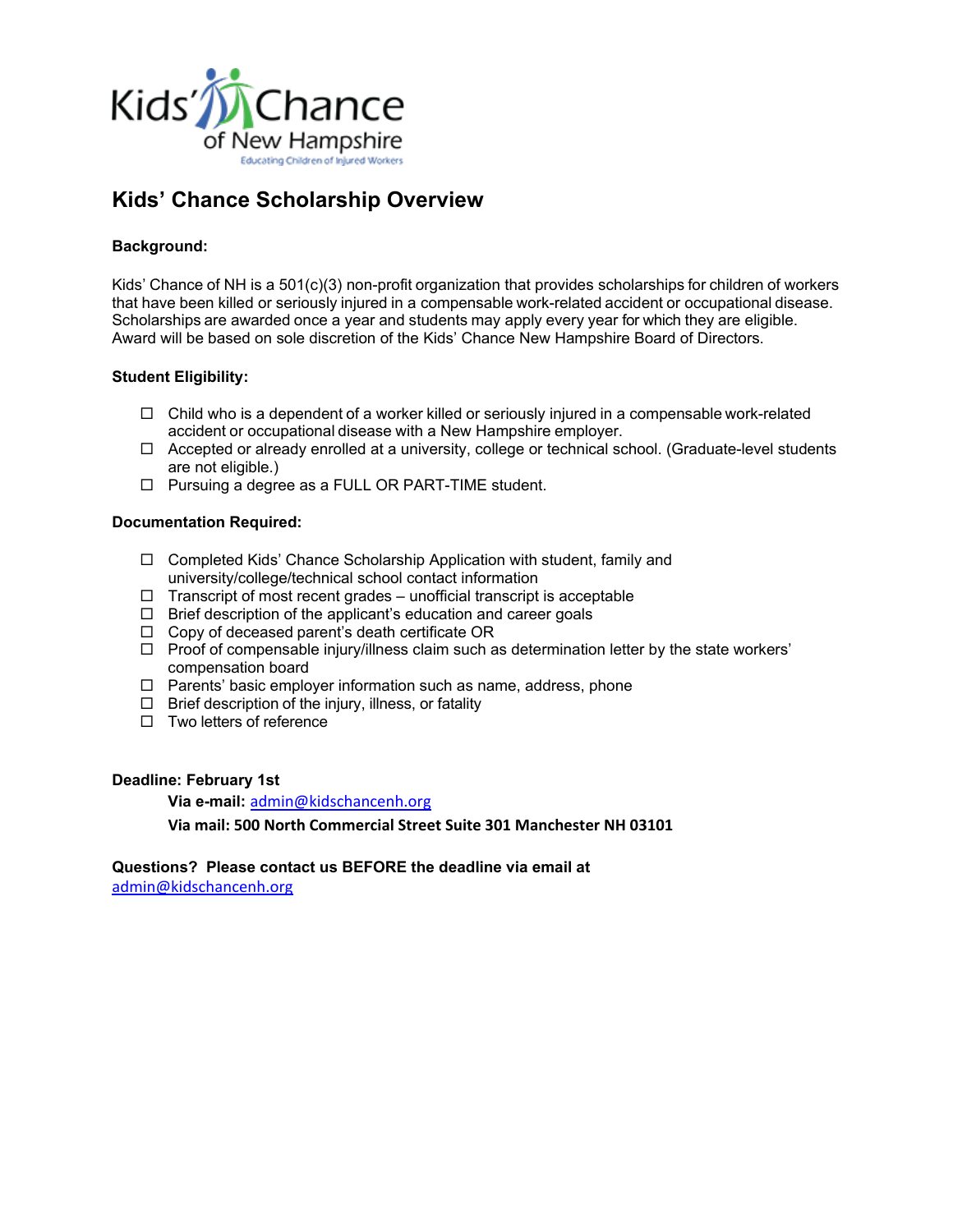

# **Kids' Chance Common Scholarship Application**

### **Process:**

- $\Box$  Please complete the application to the best of your ability. You may need assistance to gather the necessary information.
- $\Box$  After initial review, the scholarship committee may contact eligible students to verify information or secure missing information. Please respond to our inquiries.
- $\Box$  The scholarship committee will determine the merit of each application and approve scholarships as funds allow.
- $\Box$  Kids' Chance will notify approved students of their award amount, verify enrollment, and upon completion of the process, will send payment directly to the post-secondary institution.
- $\Box$  In general, Kids' Chance scholarships may be used for any item included in the official Cost of Attendance, unless restricted by the state organization

| A. Student Applicant Contact Information                                                                                                                                                                                                       |                                 |
|------------------------------------------------------------------------------------------------------------------------------------------------------------------------------------------------------------------------------------------------|---------------------------------|
|                                                                                                                                                                                                                                                |                                 |
|                                                                                                                                                                                                                                                |                                 |
|                                                                                                                                                                                                                                                | indicate: home, work or mobile? |
| 2 <sup>nd</sup> phone, if available: <u>contained a set of the set of the set of the set of the set of the set of the set of the set of the set of the set of the set of the set of the set of the set of the set of the set of the set of</u> | indicate: home, work or mobile? |
|                                                                                                                                                                                                                                                |                                 |
|                                                                                                                                                                                                                                                |                                 |
| Age: Date of Birth: 1 1                                                                                                                                                                                                                        |                                 |
|                                                                                                                                                                                                                                                |                                 |
|                                                                                                                                                                                                                                                |                                 |
| Address if different than above: ______________________________City, State, Zip_____________________                                                                                                                                           |                                 |
|                                                                                                                                                                                                                                                | indicate: home, work or mobile? |
|                                                                                                                                                                                                                                                | indicate: home, work or mobile? |
|                                                                                                                                                                                                                                                |                                 |
| Address if different than above: _____________________________City, State, Zip______________________                                                                                                                                           |                                 |
|                                                                                                                                                                                                                                                | indicate: home, work or mobile? |
|                                                                                                                                                                                                                                                | indicate: home, work or mobile? |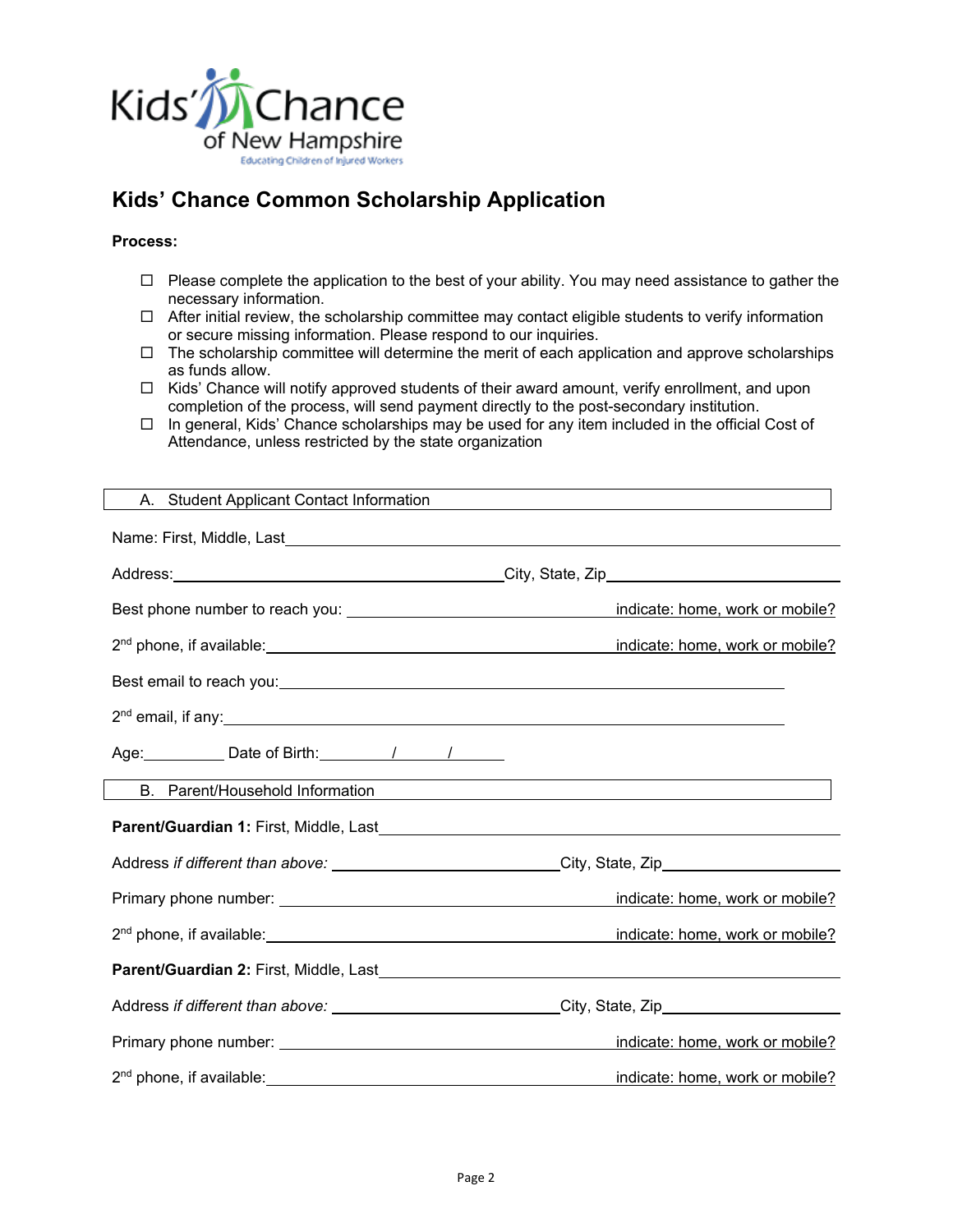

#### Is the **UN-injured/surviving** parent employed?

□ Yes, currently employed as follows:

 $\Box$  Full-time  $\Box$  Part-time

Please indicate the status of this parent's salary compared to what it was at the time of the injury:

|                                                                                                                                             | $\Box$ Higher salary now $\Box$ About the same | $\Box$ Lower salary now |  |
|---------------------------------------------------------------------------------------------------------------------------------------------|------------------------------------------------|-------------------------|--|
| Current Employer: _________________________Current Position: ___________________                                                            |                                                |                         |  |
| No.<br>$\perp$                                                                                                                              |                                                |                         |  |
| How many people live in the household where you are a dependent? How many under 18?                                                         |                                                |                         |  |
| How many other dependents will be enrolled in a college, technical school or university at the same time<br>as you, not including yourself? |                                                |                         |  |
| C. Injured/Deceased Claim Information                                                                                                       |                                                |                         |  |
| Name of parent with the compensable claim of fatality or injury:                                                                            |                                                |                         |  |
| First. Middle. Last:                                                                                                                        |                                                | Relationship to you:    |  |

| Nature of claim: □ Work-related injury or illness □ Work-related death                                        |
|---------------------------------------------------------------------------------------------------------------|
| Date of injury or death: 1 1 1                                                                                |
|                                                                                                               |
| Worker's Compensation Insurance name and Claim/File Number: Version Company of the Company of the World Claim |
| Brief description of the accident or incident resulting in injury or death: [150 word limit]                  |
|                                                                                                               |
|                                                                                                               |
| If case of injury/illness is the injured parent currently employed?                                           |
| $\Box$ Yes, currently employed as follows:                                                                    |
| $\Box$ Full-time $\Box$ Part-time                                                                             |
| Please indicate the status of this parent's salary compared to what it was at the time of the injury:         |

| $\Box$ Higher salary now | $\Box$ About the same | $\Box$ Lower salary now |
|--------------------------|-----------------------|-------------------------|
| Current Employer:        | Current Position:     |                         |
| Employer Address:        | City, State, Zip:     |                         |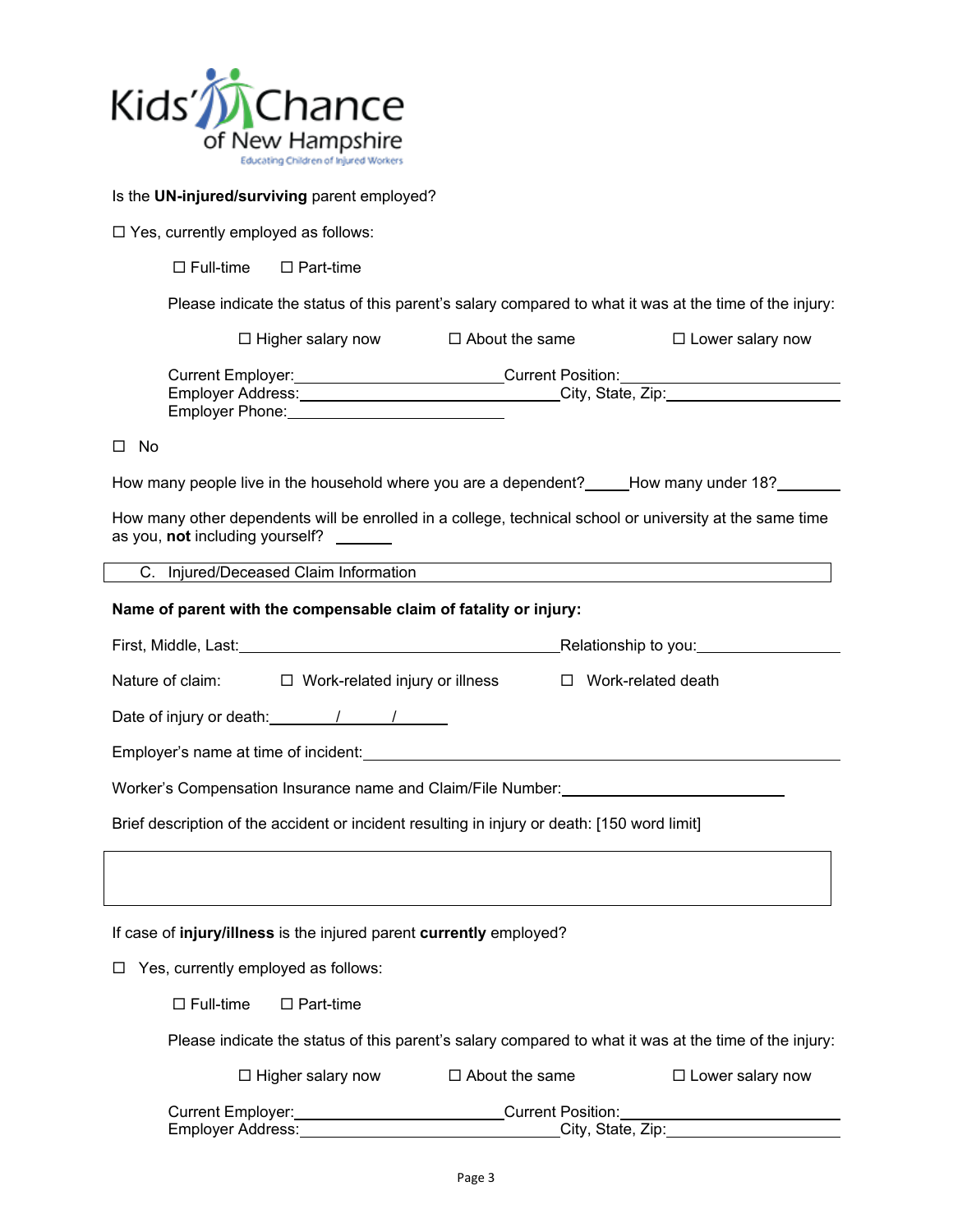

Employer Phone:

 $\Box$  No, not currently employed

If this parent will return to work, please indicate when: Month/Year /

Please list any unusual or extenuating circumstances that the scholarship committee should consider in evaluating your scholarship application: [200 word limit]

|--|

## **Current High School Students Only:**

| Name of high school: | City, State, Zip: |
|----------------------|-------------------|
|----------------------|-------------------|

High school cumulative GPA: **William School** 

List participation in school, community organizations and activities over the past four years:

| Organization/Activity | Year |                                 |
|-----------------------|------|---------------------------------|
|                       |      | Status in organization/activity |

### **College, Technical School or University Enrollment Section:**

| Name of institution you plan to attend:                           |      |                                               |  |
|-------------------------------------------------------------------|------|-----------------------------------------------|--|
| Have you been accepted? $\Box$ Yes                                | □ No |                                               |  |
| Institution's mailing address:<br><u>mailing</u> address:         |      | City, State, Zip: etc. And City, State, 2014. |  |
| Institution's main phone number:                                  |      |                                               |  |
| Name of institution you currently attend if different than above: |      |                                               |  |
| <b>Current Cumulative GPA:</b>                                    |      | <b>Current Cumulative Credits Earned:</b>     |  |

Plan to Enroll:  $\Box$  Full-time  $\Box$  Part-time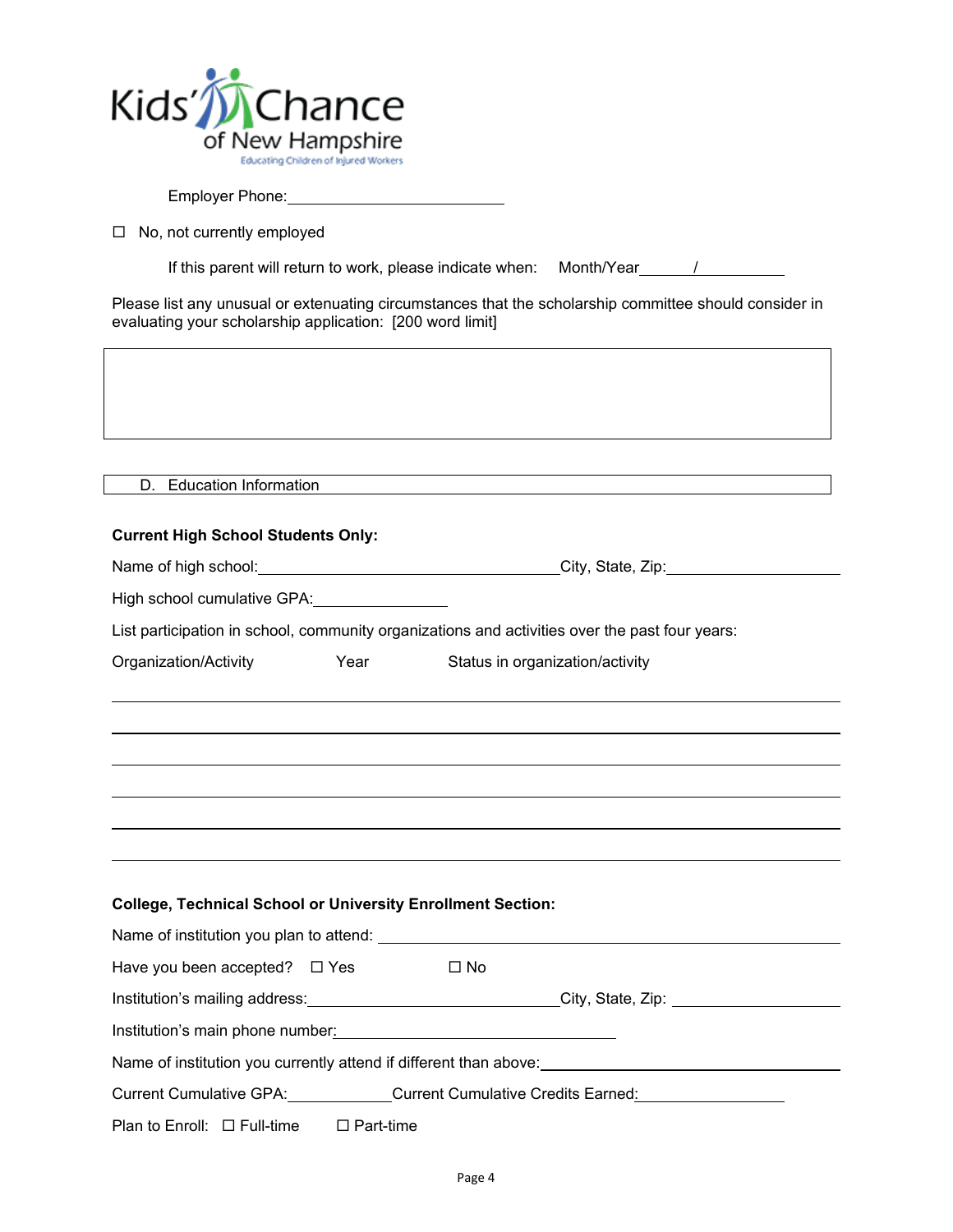

Plan to Live:  $\Box$  Campus Housing  $\Box$  Off-Campus Housing (not at home)  $\Box$  Live w/Parent(s)

Intended major, career interests, objectives: [200 word limit]

Type of institution you will attend?

 $\Box$  College/University (4-5 years)

 $\Box$  Junior/Community College (2-3 years)

 $\Box$  Trade/Tech/Vocational (1 – 3 years)

□ Other? Please indicate

COA - Official Annual Cost of Attendance at your college or university, as indicated on your college financial aid award letter or Student Aid Report (SAR) from the FAFSA: \$

If you are attending a trade or vocational program that does not participate in federal financial aid programs, please indicate the cost as follows:

Indicate cost per credit, course or whole program: \$ Circle: Credit/Course/Program

Length of Trade/Tech/Voc Program in months? \_\_\_\_\_\_\_\_ /months

### **If you are considering another college, please include that information here – if NOT, THEN SKIP to "Additional Information" section below.**

Name of another institution you may attend:

Have you been accepted?  $\Box$  Yes  $\Box$  No

E. Employment/Work Experiences

| Employer | Job Description | Length of Employment | Average # hours/week |
|----------|-----------------|----------------------|----------------------|
|          |                 |                      |                      |

F. Additional information that will not affect your scholarship request:

Where did you hear about this scholarship?

□ High School Counselor/Advisor

- □ College Official/Advisor
- $\square$  Parent or family member